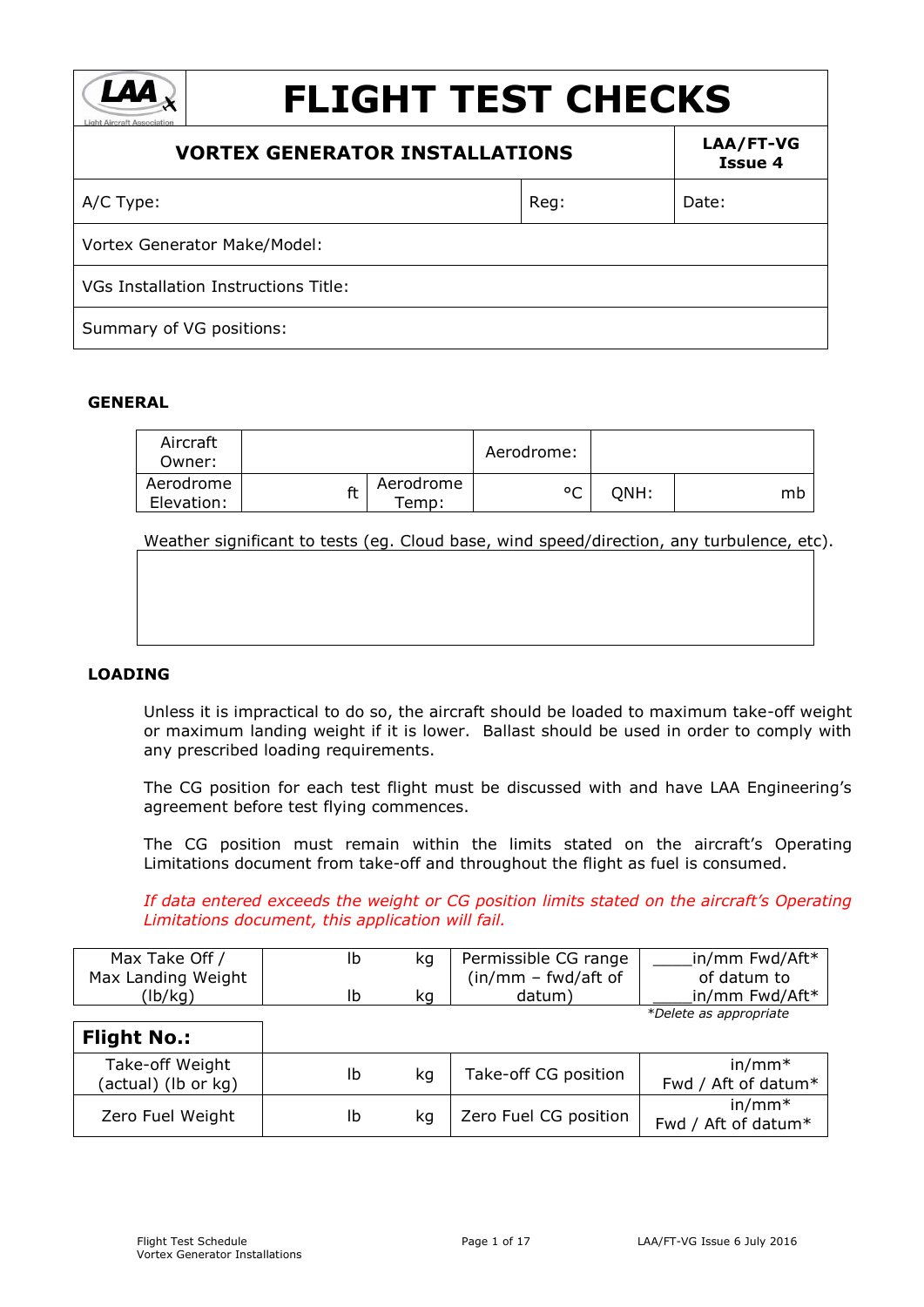**TAKE-OFF:** to be made with full power and flaps (if fitted) at the take-off position.

| Runway direction                       | degrees | Wind direction/speed | kts<br>deg |  |
|----------------------------------------|---------|----------------------|------------|--|
| Headwind component<br>kts              |         | Crosswind component  | kts        |  |
| Wing flap setting                      | degrees | Unstick speed        | kts        |  |
| Was artificial stall warner triggered? |         | YES                  | <b>NO</b>  |  |
| DESCRIPTION OF BEHAVIOUR:              |         |                      |            |  |
|                                        |         |                      |            |  |
|                                        |         |                      |            |  |

# **CLIMB** (CS-VLA 65)

| Flight conditions:  | Clear of cloud and turbulence and well clear of any hills which        |
|---------------------|------------------------------------------------------------------------|
|                     | could produce wave conditions.                                         |
| Configuration:      | Normal for best rate of climb (see Manual).                            |
| Power:              | Maximum Continuous with air intake in 'Cold' or 'Ram' air position.    |
| Altimeter:          | 1013 mb (29.92 in Hg).                                                 |
|                     |                                                                        |
| Speed: (IAS kts)    | Scheduled best rate of climb speed $(V_Y)$ ; Before starting to record |
|                     | climb data, establish the aircraft in the climb at best rate of climb  |
| : (From AFM, POH) : | speed and maintain heading and speed $\pm$ 2 knots throughout.         |

Notes:

- 1. Sustained 5 minute climb is required to be carried out to provide sufficient data points to calculate a reliable rate of climb figure. Engine parameters for the  $2^{nd}$  and  $4^{th}$  minute are not required
- 2. However, where the rate of climb exceeds 1500 ft/min, or an aircraft with a Cirrus Minor or Gipsy Major engine is fitted, then a 3 minute climb will be accepted.
- 3. Do not allow engine to exceed limits.
- 4. Plot the climb performance results using the grid on the following page or the spreadsheet that is available from the flight testing section of the LAA website then print and attach it.

| <b>TIME</b><br>(min) | <b>ALTITUDE</b><br>(FT) 1013 mb | IAS<br>(knots) | <b>RPM</b> | OIL TEMP<br>$^{\circ}$ C / $^{\circ}$ F* | OIL PRESS<br>bar / psi* | CHT/CLNT<br>$^{\circ}$ C / $^{\circ}$ F* | <b>EGT</b><br>$^{\circ}$ C / $^{\circ}$ F* |
|----------------------|---------------------------------|----------------|------------|------------------------------------------|-------------------------|------------------------------------------|--------------------------------------------|
| $\mathbf 0$          |                                 |                |            |                                          |                         |                                          |                                            |
|                      |                                 |                |            |                                          |                         |                                          |                                            |
| 2                    |                                 |                |            |                                          |                         |                                          |                                            |
| 3                    |                                 |                |            |                                          |                         |                                          |                                            |
| 4                    |                                 |                |            |                                          |                         |                                          |                                            |
| 5                    |                                 |                |            |                                          |                         |                                          |                                            |

\* *Delete as appropriate*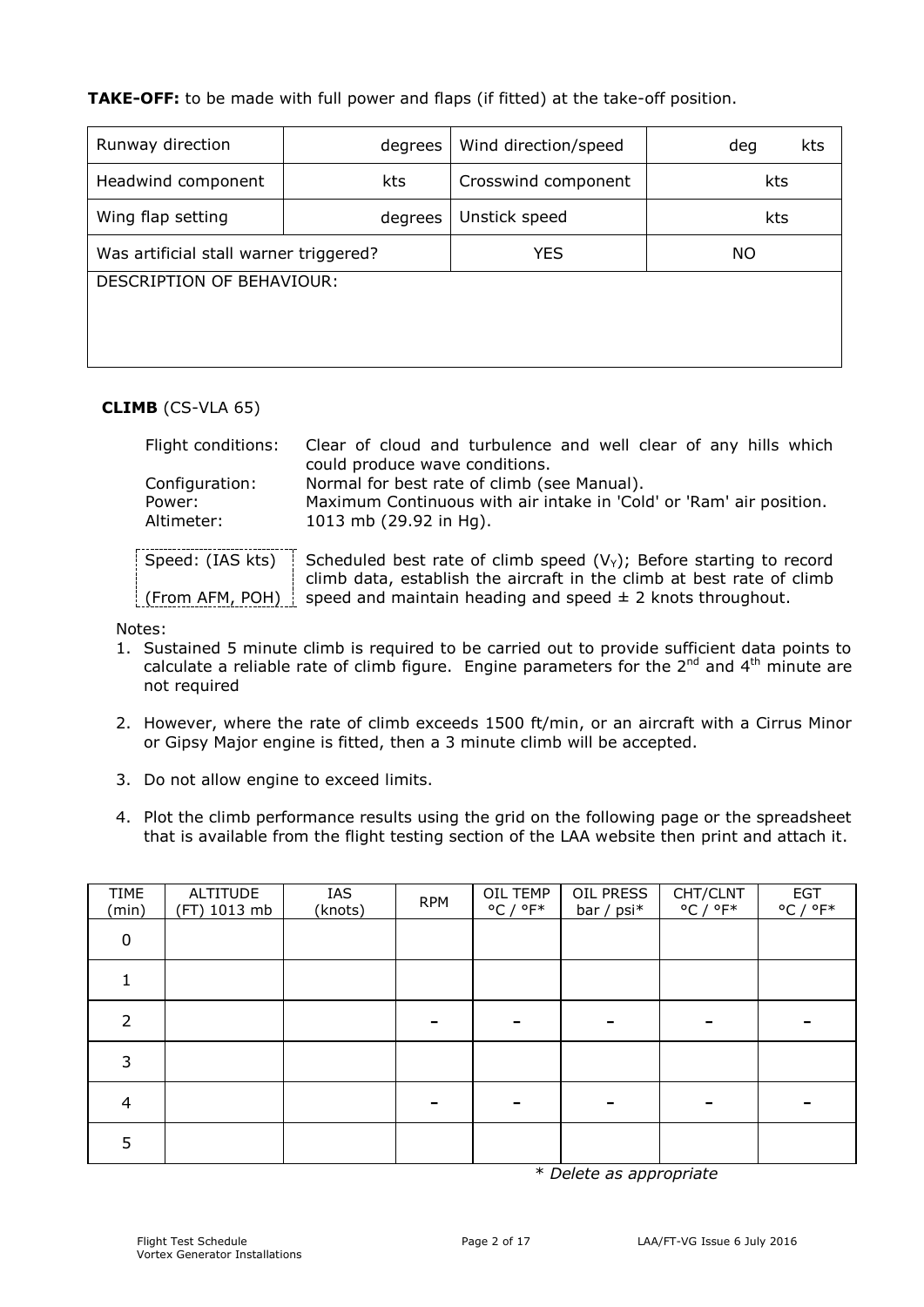Enter appropriate scales and plot climb results on grid below and draw on best fit slope then calculate the average rate of climb.

Ave ROC = \_\_\_\_\_\_\_\_\_\_\_ fpm

Climb Performance

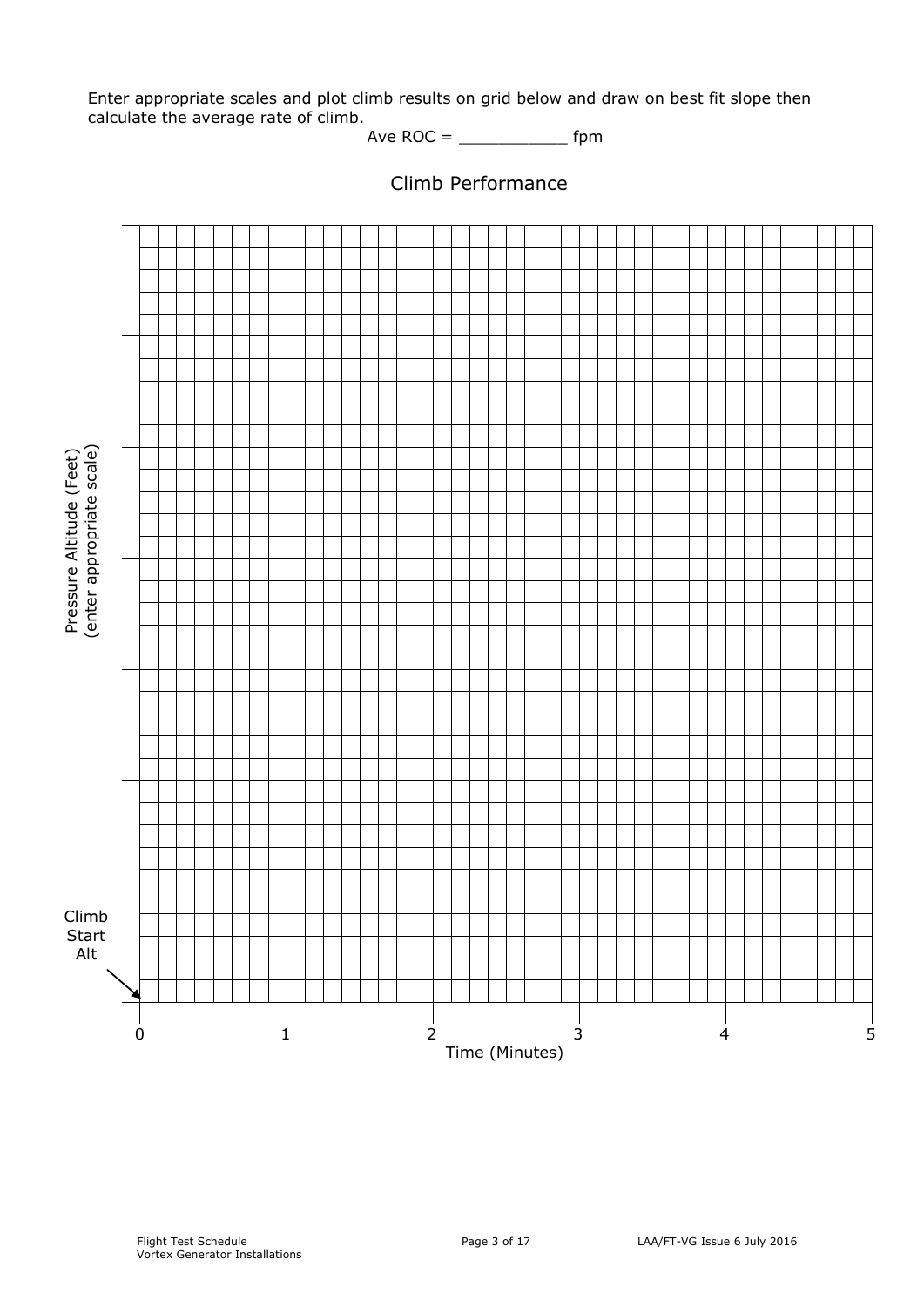# **FUNCTIONING CHECKS**

When appropriate during the flight, check the following:-

# **Flying Controls**

|                                | Friction                  | <b>Backlash</b>           | Were control forces<br>normal? |
|--------------------------------|---------------------------|---------------------------|--------------------------------|
| Elevator/Stabilizer            | <b>SAT - UNSAT</b>        | <b>SAT - UNSAT</b>        | YES - NO                       |
| Aileron                        | <b>SAT - UNSAT</b>        | <b>SAT - UNSAT</b>        | YES - NO                       |
| Rudder                         | SAT - UNSAT               | <b>SAT - UNSAT</b>        | YES - NO                       |
| Elevator/Stabilizer<br>Trimmer | <b>SAT - UNSAT</b><br>N/A | SAT - UNSAT<br>N/A        | $YES - NO - N/A$               |
| Aileron Trimmer                | <b>SAT - UNSAT</b><br>N/A | <b>SAT - UNSAT</b><br>N/A | $YES - NO - N/A$               |
| <b>Rudder Trimmer</b>          | <b>SAT - UNSAT</b><br>N/A | SAT - UNSAT<br>N/A        | $YES - NO - N/A$               |

During normal cruise, check that the aeroplane:-

| Can be trimmed to fly level                | YES - NO    |
|--------------------------------------------|-------------|
| Has no tendency to fly one wing low        | SAT - UNSAT |
| Flies straight with slip indicator central | YES - NO    |

# **Unpowered and Powered Wing-flaps**

| Confirm no roll induced when operating flaps    | ' SAT - UNSAT     |
|-------------------------------------------------|-------------------|
| Ease of operation at flap limit speed, $V_{FE}$ | kts   SAT - UNSAT |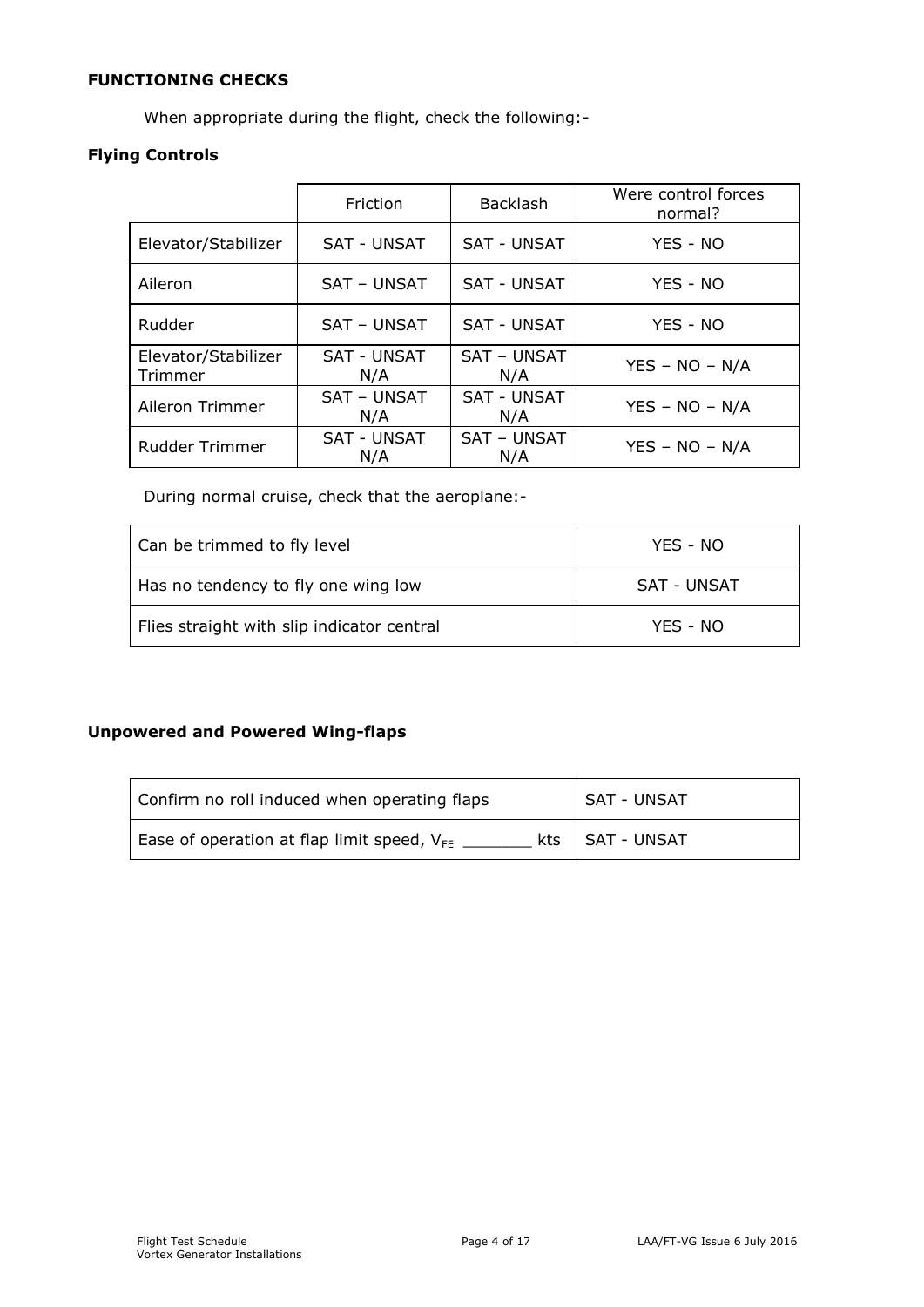**Simulated Baulked Landing.** Set the aircraft in the approach configuration and record trim changes in simulated overshoot.

# **Cruise Checks**

 $\Gamma$ 

#### **Vibration and buffeting** (CS-VLA 251)

 $\overline{\mathsf{T}}$ 

Check for signs of vibrations or buffeting throughout the rpm range and in all phases of ground running as well as in flight. This may result if the natural frequency of vibration of the engine on its mount rubbers, or the tail surfaces or fuselage, or of the engine/reduction drive should happen to couple in an unfortunate way with the resonant frequency of the propeller blades in bending, or the aerodynamic buffet coming from the slipstream. It may also indicate that the propeller is out of track or out of balance.

|            |              | COMMENTS: |
|------------|--------------|-----------|
| <b>SAT</b> | <b>UNSAT</b> |           |
|            |              |           |

## **Fast Cruise Condition in Level Flight**

At a constant altitude not above 2000 feet, after the aircraft's speed has stabilised record:-

| <b>POWER</b><br><b>SETTING</b>  | <b>RPM</b> | IAS<br>(Kts) | Comment on aircraft trim and behaviour                |
|---------------------------------|------------|--------------|-------------------------------------------------------|
| <b>ECONOMY</b><br><b>CRUISE</b> |            |              |                                                       |
| MAX CONT.<br>or CRUISE          |            |              |                                                       |
| MAX RPM<br>or WOT*              |            |              | Also, was MAX RPM achieved at less than WOT? YES - NO |

\* WOT - Wide Open Throttle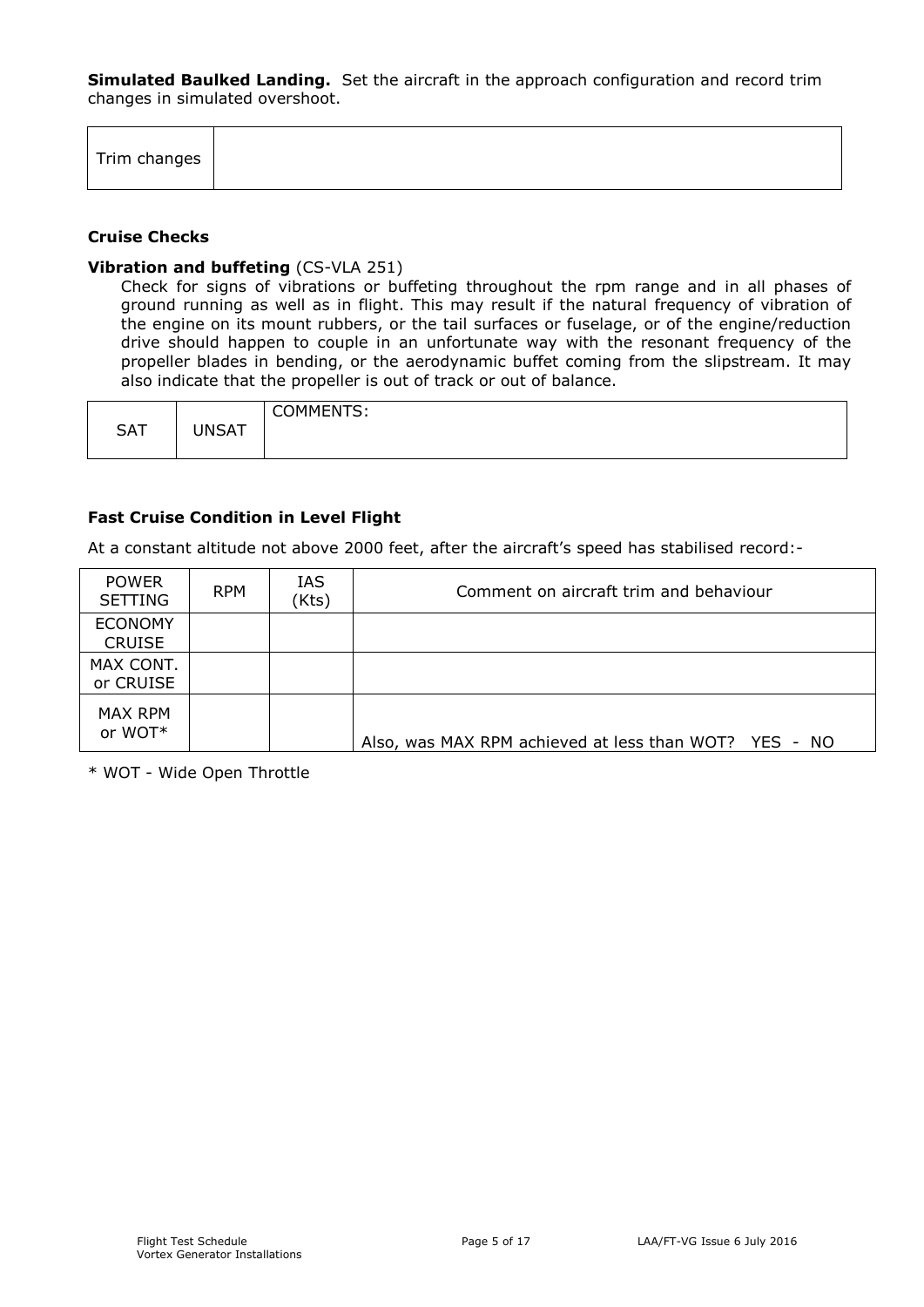# **STALLS**

# **Wings Level** (CS-VLA 201)

To be made with propeller control fully fine and throttle closed at a safe altitude with wings level and in balance. Trim the aircraft to  $1.5 \times V_{S1} =$  \_\_\_\_\_\_\_\_\_\_\_\_knots.

Deceleration to stall to be at 1 knot/second until either a clear nose (and/or wing drop) occurs or until full aft stick is reached.

| <b>Wings Level Stalls</b>                                     | 1        | $2^{(1)}$      | з               |
|---------------------------------------------------------------|----------|----------------|-----------------|
| Landing Gear (unless fixed)<br><b>Flaps</b>                   | Up<br>Up | Up<br>Take-Off | Down<br>Landing |
| Stall warning<br>(knots IAS)                                  |          |                |                 |
| Type of stall warning (eg horn,<br>lamp, natural buffet etc.) |          |                |                 |
| Stall (knots IAS)                                             | (3)      |                | (4)             |
| Did control column reach back<br>stop?                        |          |                |                 |
| Sequence of nose and wing<br>drop (if any)                    |          |                |                 |
| Total angle of wing drop (2)<br>(with normal use of controls) |          |                |                 |
| Other characteristics<br>(eg undue pitch up)                  |          |                |                 |
| Height Loss (ft)                                              |          |                |                 |

Notes:

(1) To be made on aeroplanes where a take-off wing-flap setting is specified.

(2) Wing drop to be contained within 15° of roll (20° for microlights) - normal use of controls permitted after wing drop starts.

(3) Where at max gross weight =  $V_{S1}$ 

(4) Where at max gross weight =  $V_{50}$ 

# **Stall behaviour where no control inputs are made at the stall break**.

| <b>Wings Level Stalls</b>   |    | $2^{(1)}$ | З       |
|-----------------------------|----|-----------|---------|
| Landing Gear (unless fixed) | Up | Up        | Down    |
| <b>Flaps</b>                | Up | Take-Off  | Landing |
| Sequence of nose and wing   |    |           |         |
| drop (if any)               |    |           |         |
| Total angle of wing drop    |    |           |         |
| (no control inputs made)    |    |           |         |
| Other characteristics       |    |           |         |
| (eg undue pitch up)         |    |           |         |
| Height Loss (ft)            |    |           |         |

# **Stall Warning** (CS-VLA 207)

In all cases, stall warning must begin at 5 knots to 10 knots above the measured stall speed and continue to the stall. SATIS / UNSAT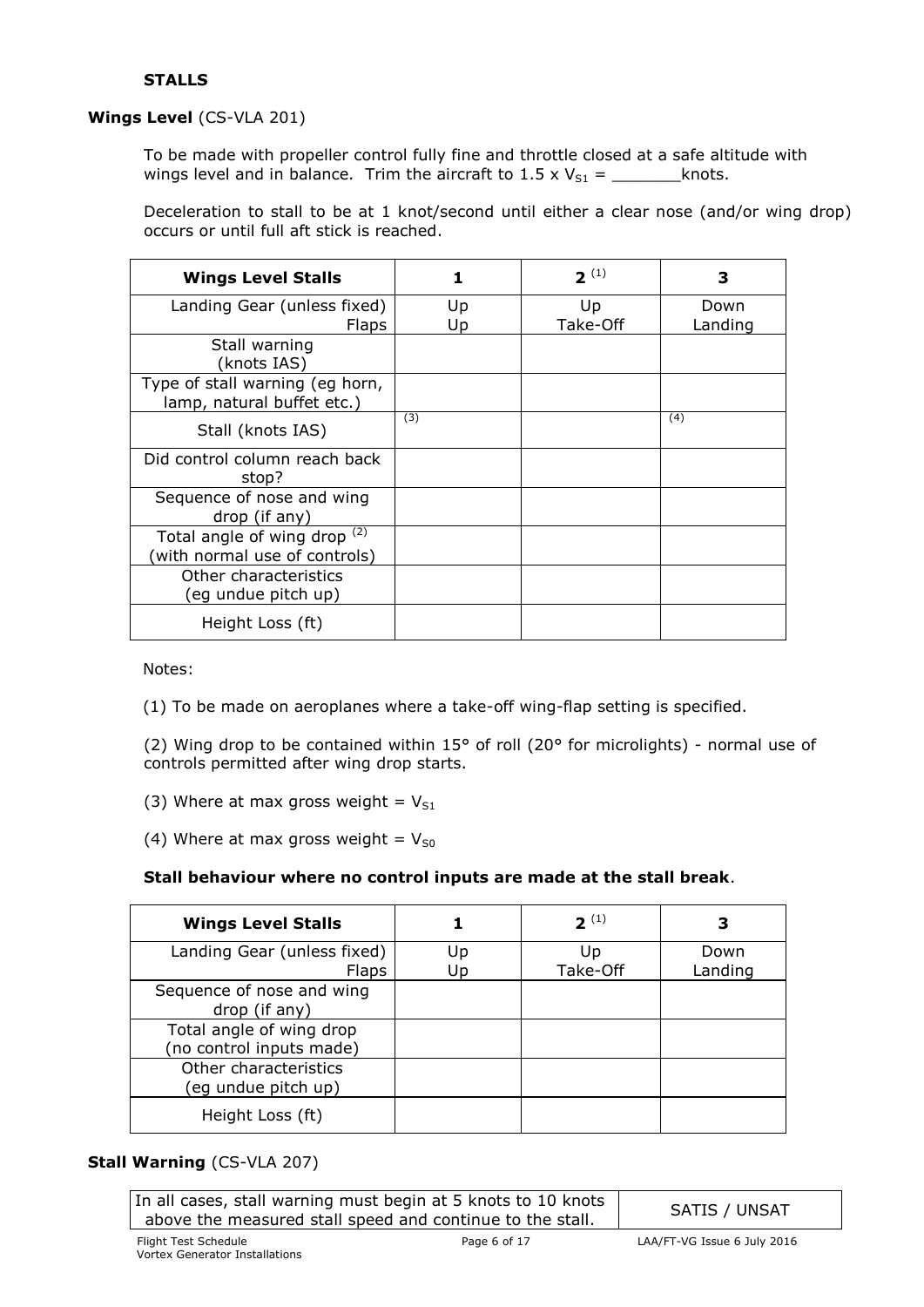# **Turning Flight Stalls** (CS-VLA 203)

To be made at a safe altitude with 75% maximum continuous power, trimmed wings level to  $1.5 \times V_{S1} =$  \_\_\_\_\_\_\_\_\_knots, 30° bank angle and in balance.

Deceleration to stall to be at 1 knot/second until either a clear nose drop (and/or uncommanded roll) occurs or until full aft stick is reached.

| <b>Turning Stalls</b>                                             | 1 Left | 1 Right  | 2 Left | 2 Right        | 3 Left | 3 Right         |
|-------------------------------------------------------------------|--------|----------|--------|----------------|--------|-----------------|
| Landing Gear (unless fixed)<br><b>Flaps</b>                       |        | Up<br>Up |        | Up<br>Take-Off |        | Down<br>Landing |
| Stall warning<br>(knots IAS)                                      |        |          |        |                |        |                 |
| Type of stall warning (eg. horn,<br>lamp, natural buffet, etc.)   |        |          |        |                |        |                 |
| Stall (knots IAS)                                                 |        |          |        |                |        |                 |
| Did control column reach back<br>stop?                            |        |          |        |                |        |                 |
| Sequence of nose drop and<br>uncommanded roll (if any)            |        |          |        |                |        |                 |
| Angle of uncommanded roll (3)<br>(Indicate direction with L or R) |        |          |        |                |        |                 |
| Other characteristics<br>(e.g. undue pitch up)                    |        |          |        |                |        |                 |
| Height Loss (ft)                                                  |        |          |        |                |        |                 |

## Notes:

(3) Uncommanded roll at stall to be contained within 60° measured from 30° bank angle - normal use of controls permitted after roll starts.

# **Stall Warning** (CS-VLA 207)

| In all cases, stall warning must begin at 5 knots to 10 knots | SATIS / UNSAT |
|---------------------------------------------------------------|---------------|
| above the measured stall speed and continue to the stall.     |               |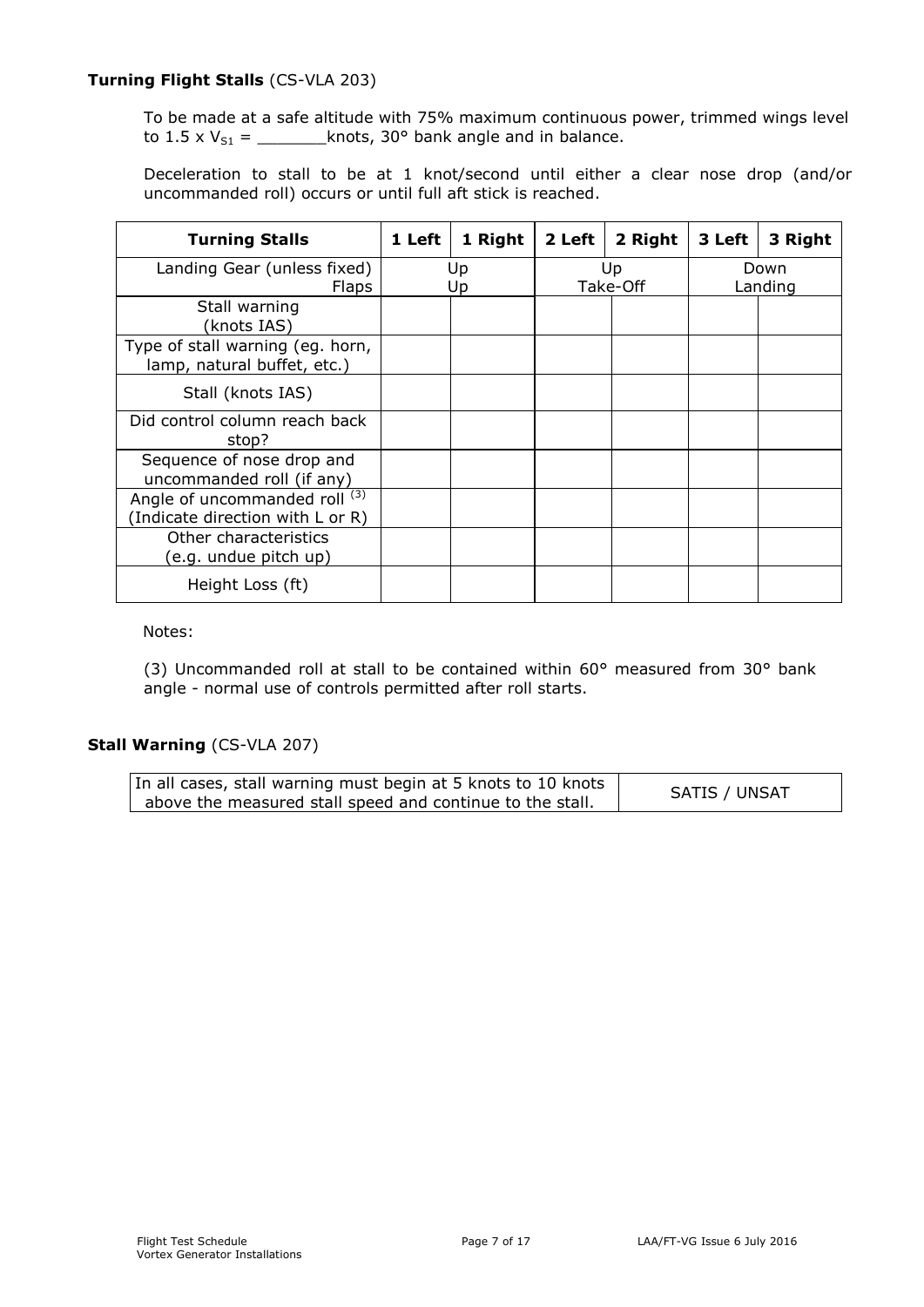# **Accelerated Stalls** (CS-VLA 203)

To be made at a safe altitude with 75% maximum continuous power, trimmed wings level to 1.5 x  $V_{S1}$  = \_\_\_\_\_\_\_\_\_knots, steady bank angle between 30° and 60° as appropriate for aircraft type (bank angle used \_\_\_\_\_\_°) and in balance.

Deceleration to stall to be at 3-5 knots/second until either a clear nose drop (and/or uncommanded roll) occurs or until full aft stick is reached.

| <b>Turning Stalls</b>                                            | 1 Left | 1 Right | 2 Left | 2 Right        | 3 Left | 3 Right         |
|------------------------------------------------------------------|--------|---------|--------|----------------|--------|-----------------|
| Landing Gear (unless fixed)                                      |        | Up      |        | Up<br>Take-Off |        | Down<br>Landing |
| <b>Flaps</b><br>Stall warning<br>(knots IAS)                     |        | Up      |        |                |        |                 |
| Type of stall warning (eg horn,<br>lamp, natural buffet etc.)    |        |         |        |                |        |                 |
| Stall (knots IAS)                                                |        |         |        |                |        |                 |
| Did control column reach back<br>stop?                           |        |         |        |                |        |                 |
| Sequence of nose drop and<br>uncommanded roll (if any)           |        |         |        |                |        |                 |
| Angle of uncommanded roll (3)<br>Indicate direction with L or R) |        |         |        |                |        |                 |
| Other characteristics<br>(eg undue pitch up)                     |        |         |        |                |        |                 |
| Height Loss (ft)                                                 |        |         |        |                |        |                 |

## Notes:

(3) Uncommanded roll at stall to be contained within 60° measured from steady bank angle bank angle - normal use of controls permitted after roll starts.

# **Stall Warning** (CS-VLA 207)

| In all cases, stall warning must begin at 5 knots to 10 knots | SATIS / UNSAT |
|---------------------------------------------------------------|---------------|
| above the measured stall speed and continue to the stall.     |               |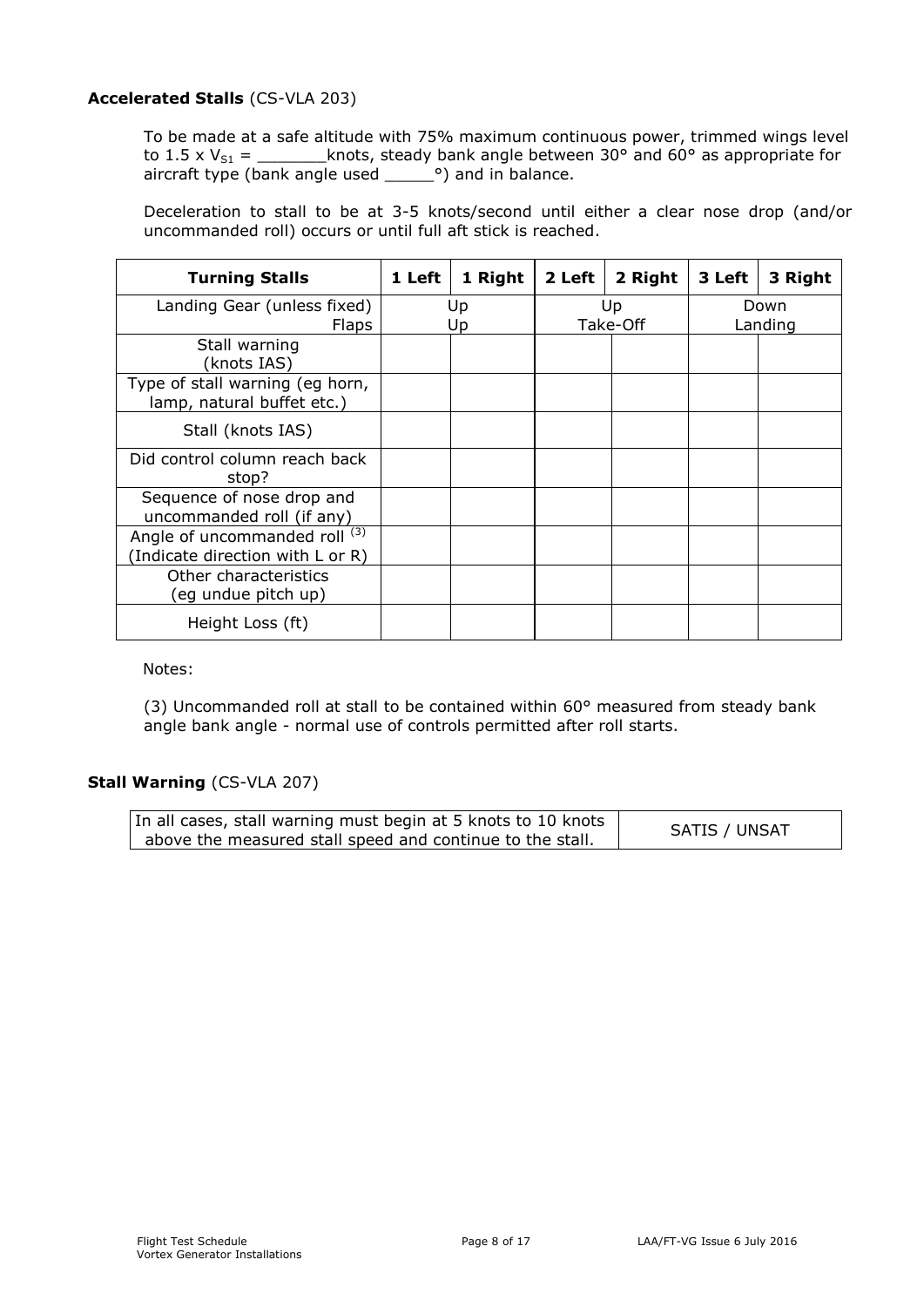# **Static Longitudinal Stability** (CS-VLA 173 & 175)

Stick force must increase in the correct sense with displacement from the trimmed speed throughout the following:

# **Notes:**

- (1) Speeds that require a stick force in excess of 40lbs/18kgs/18daN need not be considered.
- (2) Speeds below the minimum for steady unstalled flight need not be considered.
- (3) Conduct this check only after conducting a satisfactory Dive to  $V_{NF}$  check.
- (4) Do not exceed  $V_{NE}$  or maximum engine RPM.

**a) Climb** at recommended climb speed  $($  kts) otherwise use  $1.4 \times V_{S1}$   $($  \_\_\_\_\_\_ kts). Configuration: Undercarriage and flaps up, set 75% continuous power, trimmed for datum speed. Maintain trim and throttle position throughout except to avoid exceeding max engine RPM.

|                            | Knots | Stick force<br>(specify<br>lbs/kg/daN) | <b>Stick</b><br>push or pull? | Stabilised speed<br>following slow<br>release of pitch<br>control (kts) |
|----------------------------|-------|----------------------------------------|-------------------------------|-------------------------------------------------------------------------|
| Datum speed used           |       | 0                                      |                               |                                                                         |
| $0.85$ x datum speed $(2)$ |       |                                        |                               |                                                                         |
| 1.1 $\times$ $V_{S1}$      |       |                                        |                               |                                                                         |
| 1.15 x datum speed         |       |                                        |                               |                                                                         |
| $V_{NE}$ (3) (4)           |       |                                        |                               |                                                                         |

## **b) Cruise**

Configuration: Undercarriage and flaps up, set 75% continuous power, trimmed for level flight. Maintain trim and throttle position throughout except to avoid exceeding max engine RPM.

|                          | Knots | Stick force<br>(specify)<br>lbs/kg/daN) | Stick<br>push or pull? | Stabilised speed<br>following slow<br>release of pitch<br>control (kts) |
|--------------------------|-------|-----------------------------------------|------------------------|-------------------------------------------------------------------------|
| Datum speed used         |       | 0                                       |                        |                                                                         |
| $0.85$ x datum speed     |       |                                         |                        |                                                                         |
| 1.3 x $V_{S1}$           |       |                                         |                        |                                                                         |
| 1.15 x datum speed $(3)$ |       |                                         |                        |                                                                         |
| $V_{NE}$ (3) (4)         |       |                                         |                        |                                                                         |

# **c) Approach and Landing**

Configuration: Undercarriage and flaps down, idle power, trimmed for  $1.3 \times V_{S1}$ . Maintain trim and throttle position throughout.

|                                                                | Knots | Stick force<br>(specify<br>lbs/kg/daN) | <b>Stick</b><br>push or pull? | Stabilised speed<br>following slow<br>release of pitch<br>control (kts) |
|----------------------------------------------------------------|-------|----------------------------------------|-------------------------------|-------------------------------------------------------------------------|
| Datum speed 1.3 x $V_{S1}$                                     |       |                                        |                               |                                                                         |
| 1.1 $\times$ $V_{S1}$                                          |       |                                        |                               |                                                                         |
| $\mathsf{V}_{\mathsf{FE}}$<br>or if no $V_{FE}$ 1.8 x $V_{S1}$ |       |                                        |                               |                                                                         |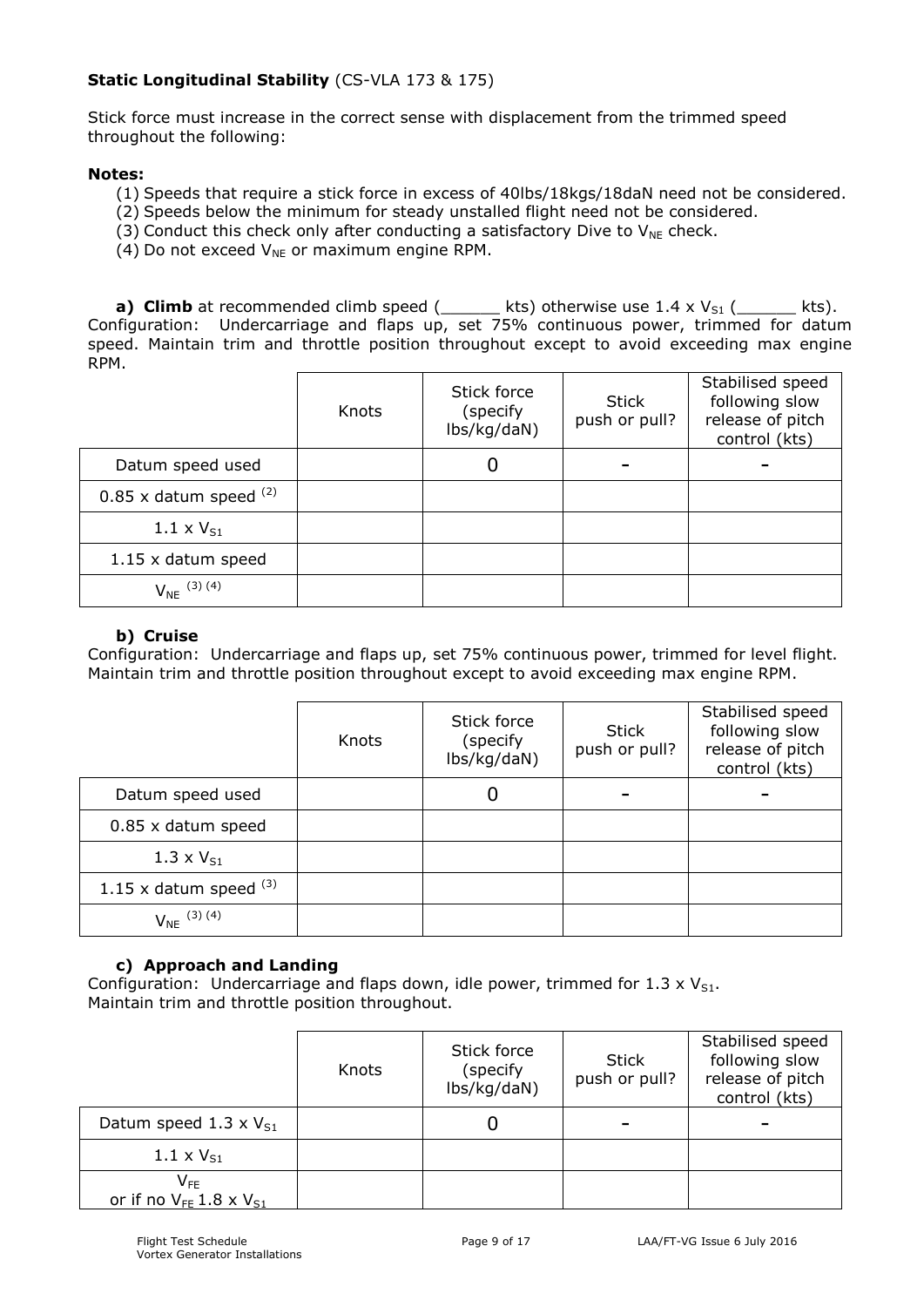# **HANDLING**

# **Elevator Control Forces in Manoeuvres** (CS-VLA 155)

| Does stick force increase with<br>increase in load factor?                                                                                                                                                 | $YES - NO$           | If NO, do not continue with flight test.                                  |
|------------------------------------------------------------------------------------------------------------------------------------------------------------------------------------------------------------|----------------------|---------------------------------------------------------------------------|
| Stick force at limit load factor.<br>(Ref. Operating Limitations or flight)<br>test authorisation).<br>Note: Moderate extrapolation from at<br>least 3 data points at lesser load<br>factor is acceptable. | Limit Load Factor: q | Stick Force: kg/lb<br>Measured - Extrapolated<br>(Delete as appropriate.) |

If not stated on the aircraft's Operating Limitations document or the flight test authorisation, verify maximum load factor with LAA Engineering before flight.

Where required, use the table below to record stick forces/g measured and plot the results on the chart then extrapolate as appropriate.



Stick forces measured.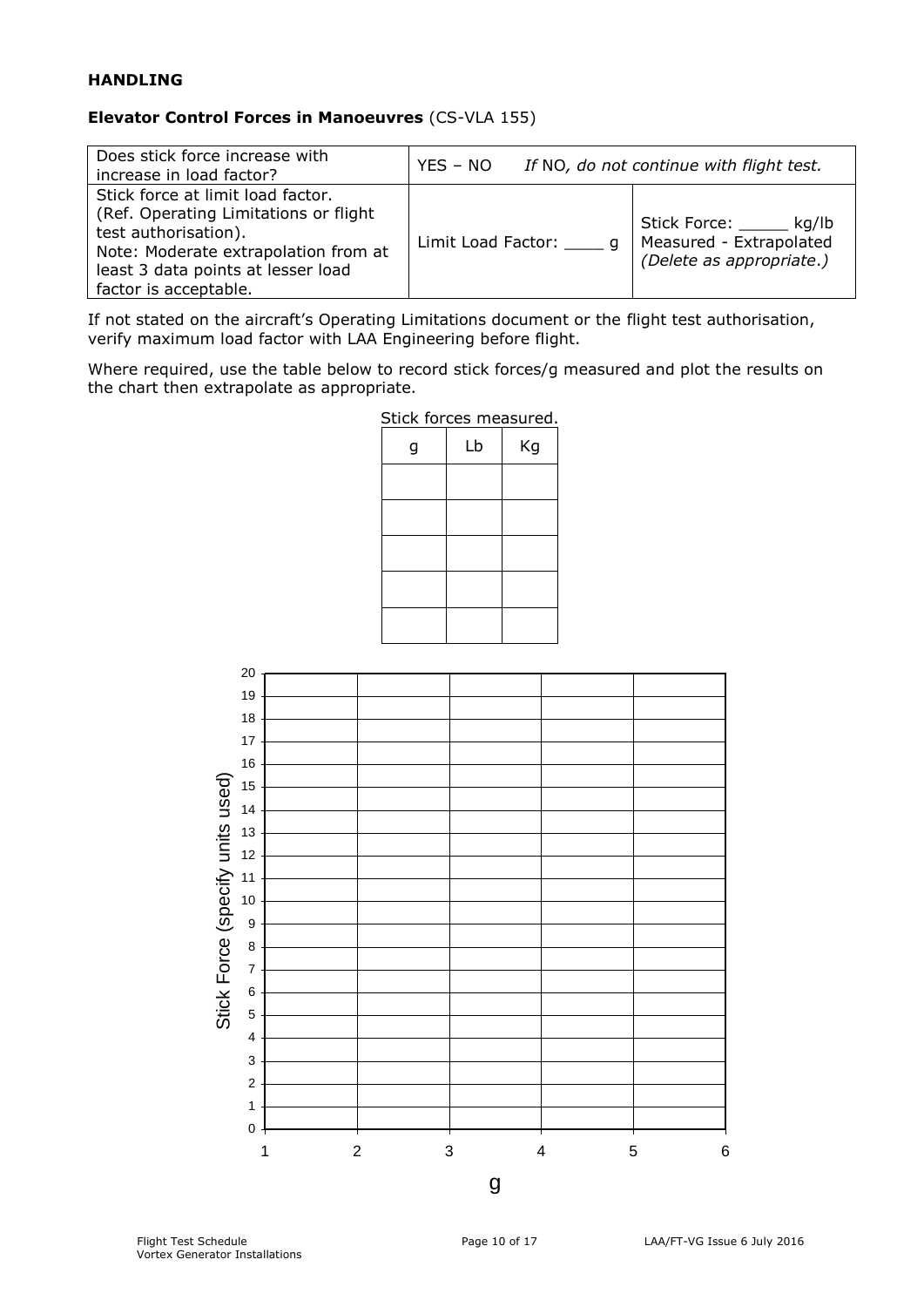# **Static Lateral and Directional Stability** (CS-VLA 177)

## **Side-slips**

The aircraft is to be flown power off with full flaps initially at normal approach speed. Medium rudder side-slips are to be carried out to port and starboard. The aileron and rudder controls are then to be released in turn and the tendency for the low wing to rise and the nose to swing into the turn is to be checked respectively.

Whilst maintaining aileron application, the rudder control is to be released and the ability for the nose to swing into the turn is to be checked.

|                    | Port Sideslip<br>(port wing low) | Stbd Sideslip<br>(stbd wing low) | DESCRIPTION OF BEHAVIOUR |
|--------------------|----------------------------------|----------------------------------|--------------------------|
| Rudder<br>released | SAT - UNSAT                      | SAT - UNSAT                      |                          |

Whilst maintaining rudder application, the aileron control is then to be released and the ability for the down wing to rise is to be checked.

|                      | Port Sideslip<br>(port wing low) | Stbd Sideslip<br>(stbd wing low) | DESCRIPTION OF BEHAVIOUR |
|----------------------|----------------------------------|----------------------------------|--------------------------|
| Ailerons<br>released | <b>SAT - UNSAT</b>               | <b>SAT - UNSAT</b>               |                          |

Reducing speed in 5 knot increments, repeat the lateral control tests (releasing aileron control) down to 5 knots above stall speed.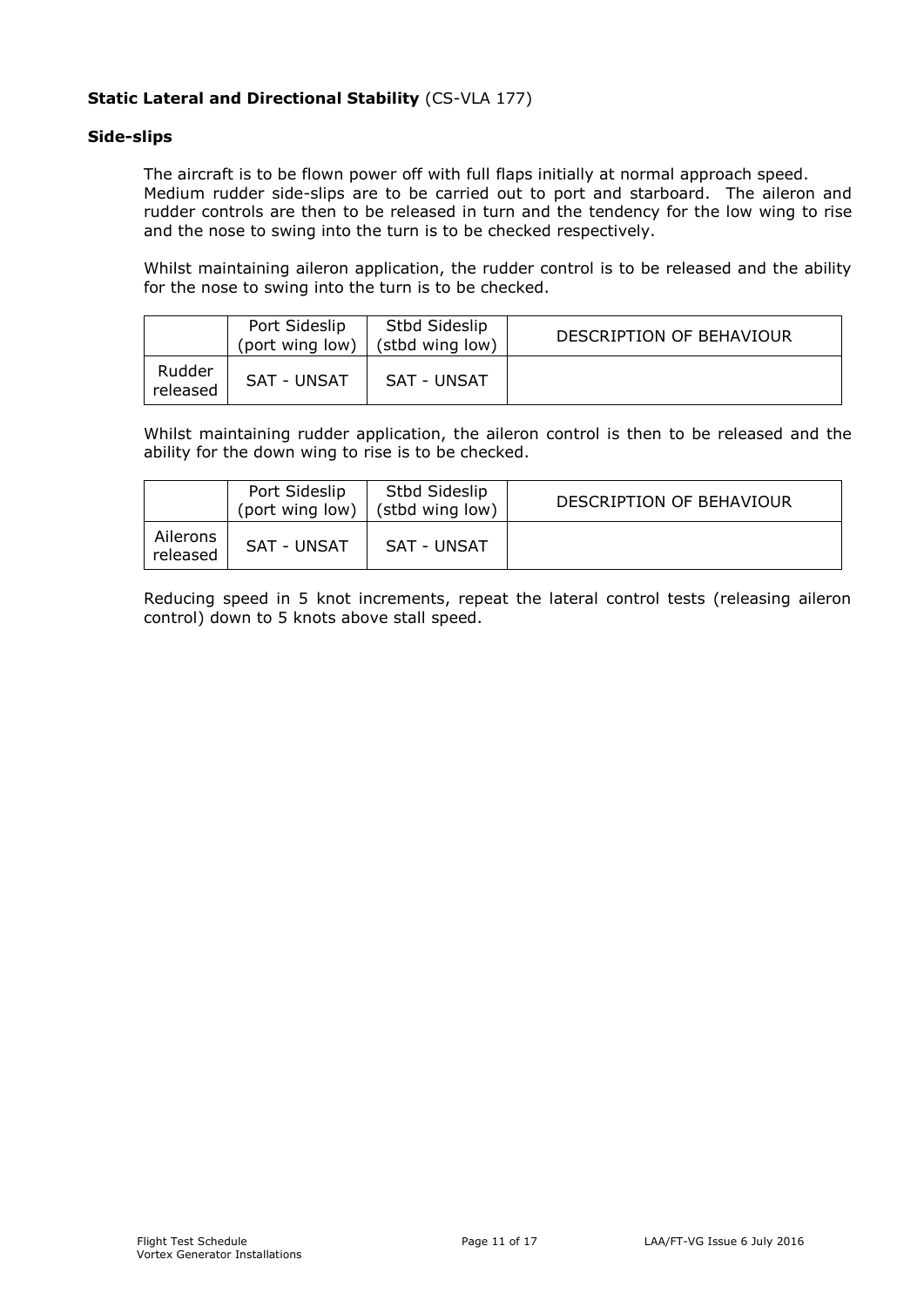# **Turns on One Control**

The aircraft is to be flown with power for level flight, flaps up and at normal approach speed.

|           | <b>Ailerons only</b>              | Rudder fixed<br>(neutral) | Rudder free |
|-----------|-----------------------------------|---------------------------|-------------|
| ∟eft turn | Heading delay due to adverse yaw* | seconds                   | seconds     |
|           | Max Yaw angle                     | degrees                   | degrees     |

| Right | Heading delay due to adverse yaw* | seconds | seconds l |
|-------|-----------------------------------|---------|-----------|
| turn  | Max Yaw angle                     | degrees | degrees   |

\* The time taken from when aileron control input is made to when the aircraft heading passes through the initial heading in the direction of the intended turn.

|           | <b>Rudder only</b>                 | Ailerons fixed<br>(neutral) | Ailerons free |
|-----------|------------------------------------|-----------------------------|---------------|
|           | Proportion of rudder travel used   |                             |               |
|           | Yaw angle generated                | degrees                     | degrees       |
| Left turn | Roll response on entry             |                             |               |
|           | Roll response on recovery          |                             |               |
|           | Did the aircraft pitch up or down? |                             |               |

|               | Proportion of rudder travel used   |         |         |
|---------------|------------------------------------|---------|---------|
|               | Yaw angle generated                | degrees | degrees |
| Right<br>turn | Roll response on entry             |         |         |
|               | Roll response on recovery          |         |         |
|               | Did the aircraft pitch up or down? |         |         |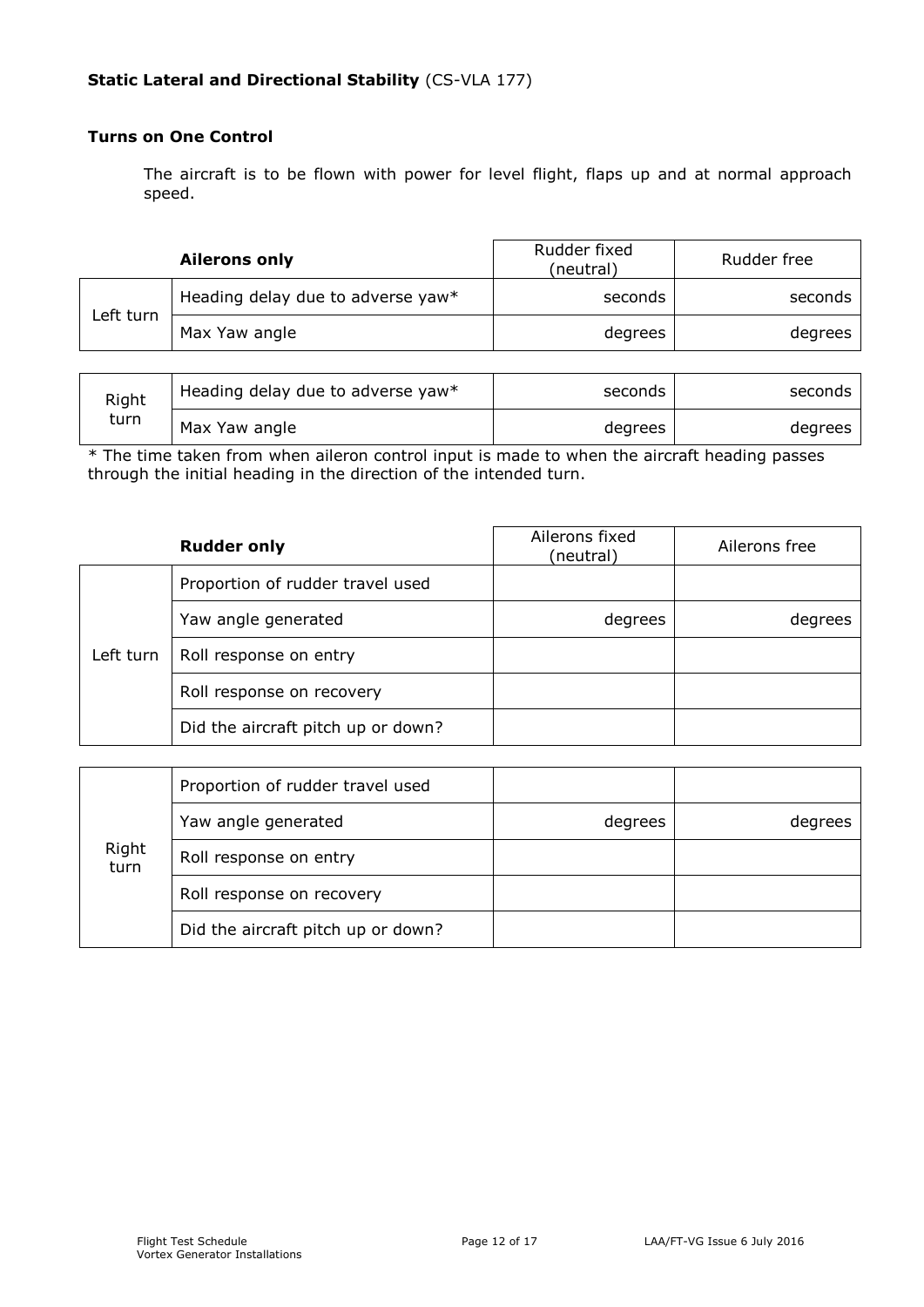# **Rate of Roll** (CS-VLA 157)

Time to roll through 60° to reverse direction of turn from a steady 30° banked turn using coordinated rudder.

| Flaps Take-off,<br>Undercarriage retracted                                                             | Left roll | Right roll |
|--------------------------------------------------------------------------------------------------------|-----------|------------|
| Engine at Max Take-off power<br>A/C trimmed for $V_{S1} \times 1.2$ in straight flight =<br><b>kts</b> | sec.      | sec.       |
| Flaps Landing                                                                                          |           |            |
| Undercarriage extended                                                                                 | sec.      |            |
| Engine idle                                                                                            |           | sec.       |
| A/C trimmed for $V_{S1} \times 1.3$ in straight flight =<br><b>kts</b>                                 |           |            |
| Flaps Landing                                                                                          |           |            |
| Undercarriage extended                                                                                 |           |            |
| Engine at Power for Level Flight                                                                       | sec.      | sec.       |
| A/C trimmed for $V_{S1} \times 1.3$ in straight flight =<br>kts                                        |           |            |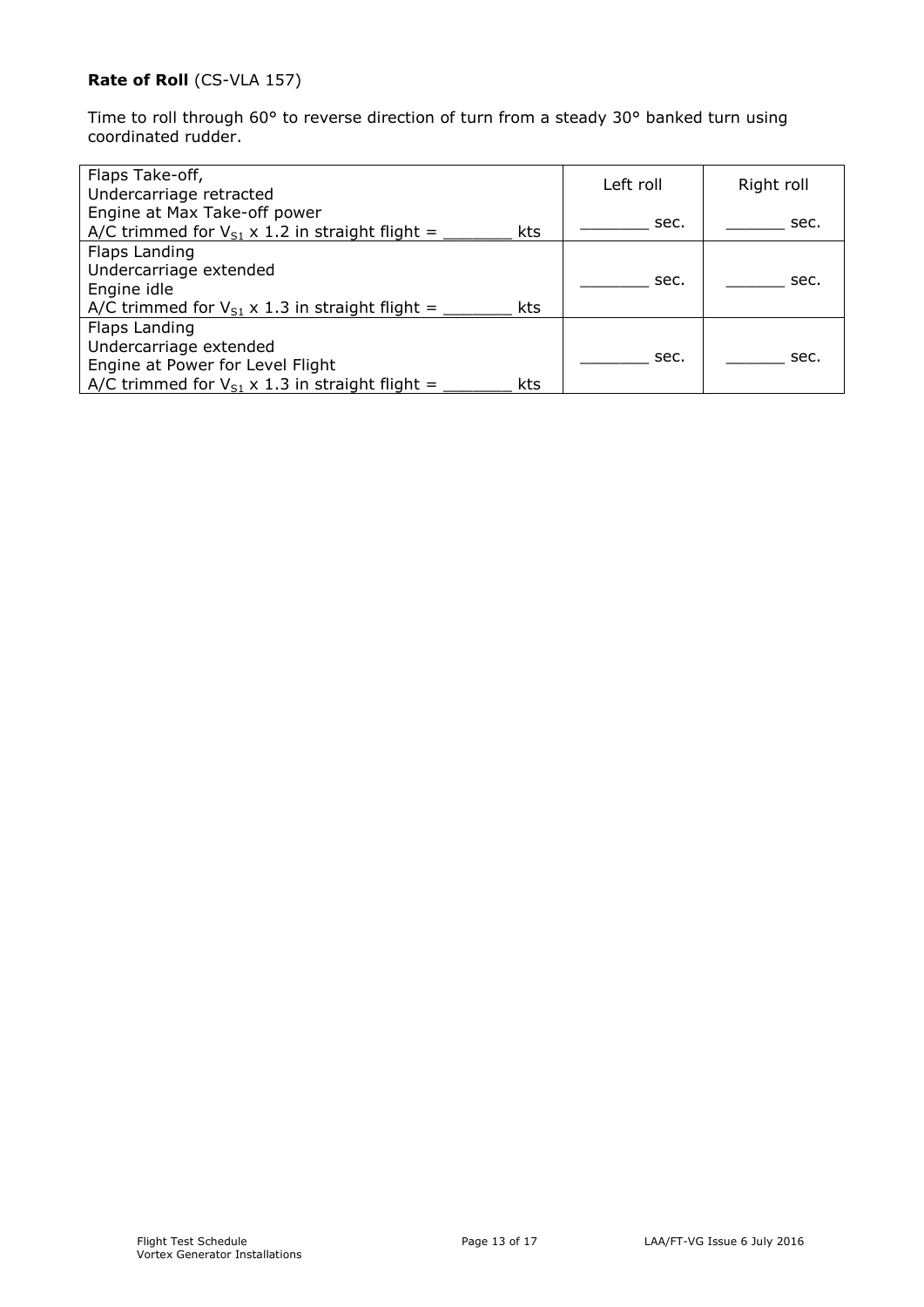## Dive to V<sub>NE</sub> or V<sub>DF</sub> (as specified in the flight test requirements)

# **THIS TEST MUST ONLY BE FLOWN IN SMOOTH AIR CONDITIONS**

*The purpose of this test is to demonstrate safe handling of the aircraft at V<sub>NE</sub> (or V<sub>DF</sub> if specified on the flight test authorisation) and to check this can be achieved without exceeding max permitted RPM. The VNE speed is stated on the aircraft's Operating Limitations sheet.*

*Never exceed the V<sub>NE</sub>* or V<sub>DF</sub>. Beware of false reading ASI – if in any doubt perform a pressure *error assessment before performing any high-speed testing.*

*Airspeed or RPM data entered that exceeds the maximum permitted will fail the application.*

*It is recommended that testing to V<sub>DF</sub> should be performed wearing a parachute. This is also good practice for testing to VNE.*

*It is permitted to conduct the V<sub>NE</sub> or V<sub>DF</sub> dive solo* 

Increase speed up to  $V_{NE}$  /  $V_{DF}$  at the shallowest dive angle possible by maintaining sufficient power but keeping RPM within maximum permissible. If any unusual airframe or control vibration is felt, immediately reduce speed by closing the throttle and gradually pulling the control column back. Record:-

| Scheduled $V_{NE} / V_{DF}$ as specified by the flight test<br>authorisation or, if not specified thereon, the Operating<br>Limitations. | knots |
|------------------------------------------------------------------------------------------------------------------------------------------|-------|
| Any unusual behaviour.                                                                                                                   |       |
| Whether the control forces and responses over small<br>angles are normal.                                                                |       |
| Maximum IAS                                                                                                                              | knots |

Regain cruising flight by closing throttle and gradually pulling the control column back.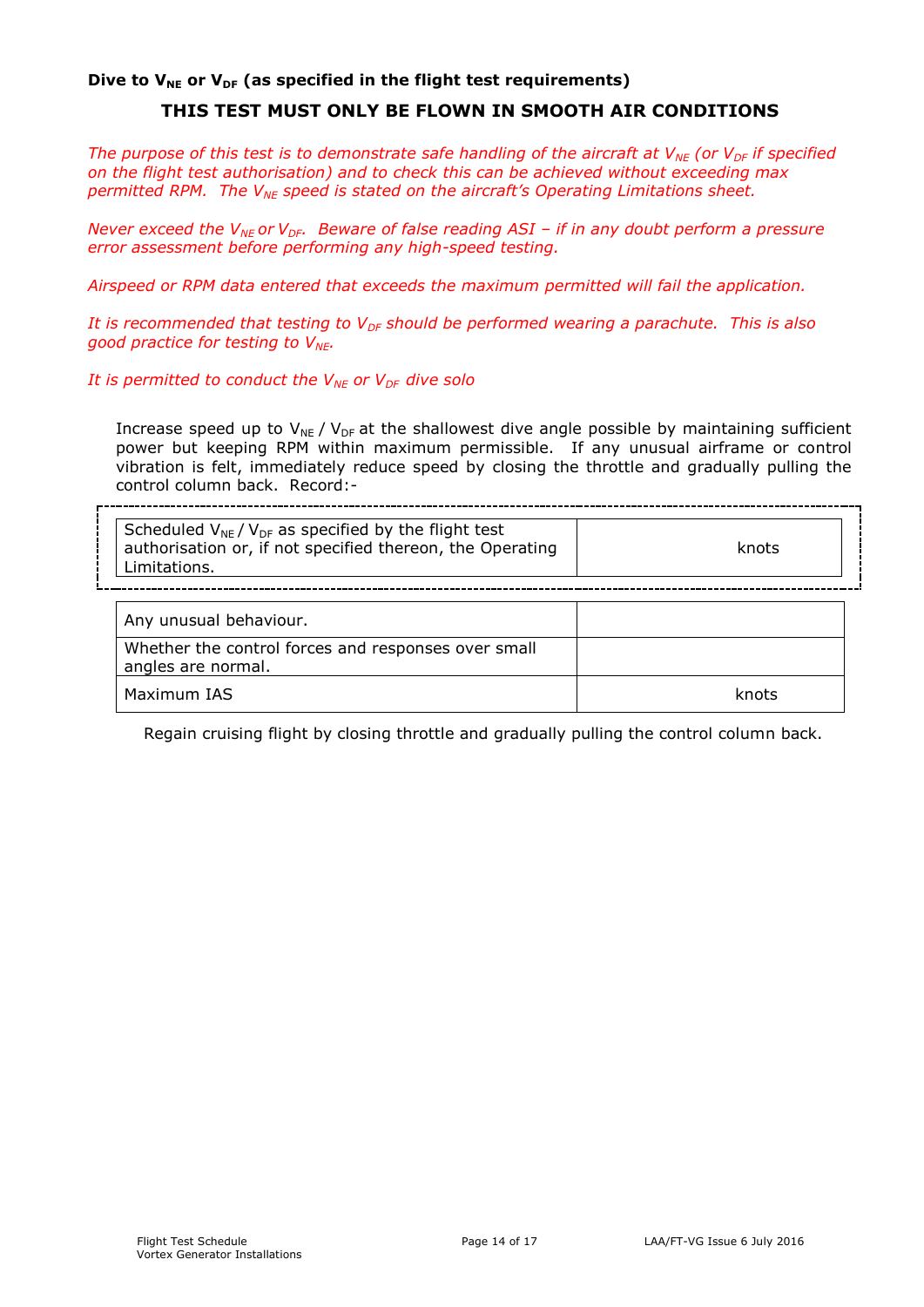#### ---------------------------------------------------------------------------------------------------------- **SPINS (Applicable only to aeroplanes cleared for deliberate spinning).** (CS-VLA 221)

*A parachute must be worn for all spin testing.*

*The minimum abandonment height (agl) should be established for the class of aircraft. If there is no such guidance, minimum abandonment height should be 3000ft.*

*Add the height of the highest ground under the spinning zone to the minimum abandonment height, rounded up to the next 100ft and record it clearly below.*

| <b>MINIMUM ABANDONMENT ALTITUDE</b> | feet QNH. |  |
|-------------------------------------|-----------|--|
|                                     |           |  |

Note that it may not be possible to conduct this item on the same flight as the other items due to loading / CG restrictions. If flown separately: If flown separately: Date | A/C weight | CG

A minimum of one spin is to be made in each direction. Recovery should be initiated after two turns unless otherwise specified by LAA.

| Direction of rotation.                                                                                                                                         | Left | Right |
|----------------------------------------------------------------------------------------------------------------------------------------------------------------|------|-------|
| Entry altitude. (feet QNH)                                                                                                                                     |      |       |
| Whether spin or spiral dive.                                                                                                                                   |      |       |
| Did spin stabilise?                                                                                                                                            |      |       |
| Nose attitude before recovery.                                                                                                                                 |      |       |
| Turns to recover.                                                                                                                                              |      |       |
| Total height loss. (feet)                                                                                                                                      |      |       |
| Describe forward stick force<br>required.                                                                                                                      |      |       |
| Amount of stick forward travel<br>required to halt rotation.                                                                                                   |      |       |
| Any abnormality of spin or<br>recovery? E.g. Rotation rate<br>increase during recovery, delay<br>between applying forward stick<br>and rotation stopping, etc. |      |       |

## British Standard Spin Entry Method:

Close throttle, ailerons central, at  $5 - 10$  knots above stall speed simultaneously apply full aft stick and full rudder.

British Standard Spin Recovery Method:

Check throttle closed and flaps up, centralise ailerons, apply full opposite rudder, pause, move stick forward progressively until spinning stops, centralise rudder, level wings and recover from dive.

*Note: If the aircraft manufacturer recommends a spin recovery method that differs from the above, consult LAA Engineering prior to commencing spin testing.* ----------------------------------------------------------------------------------------------------------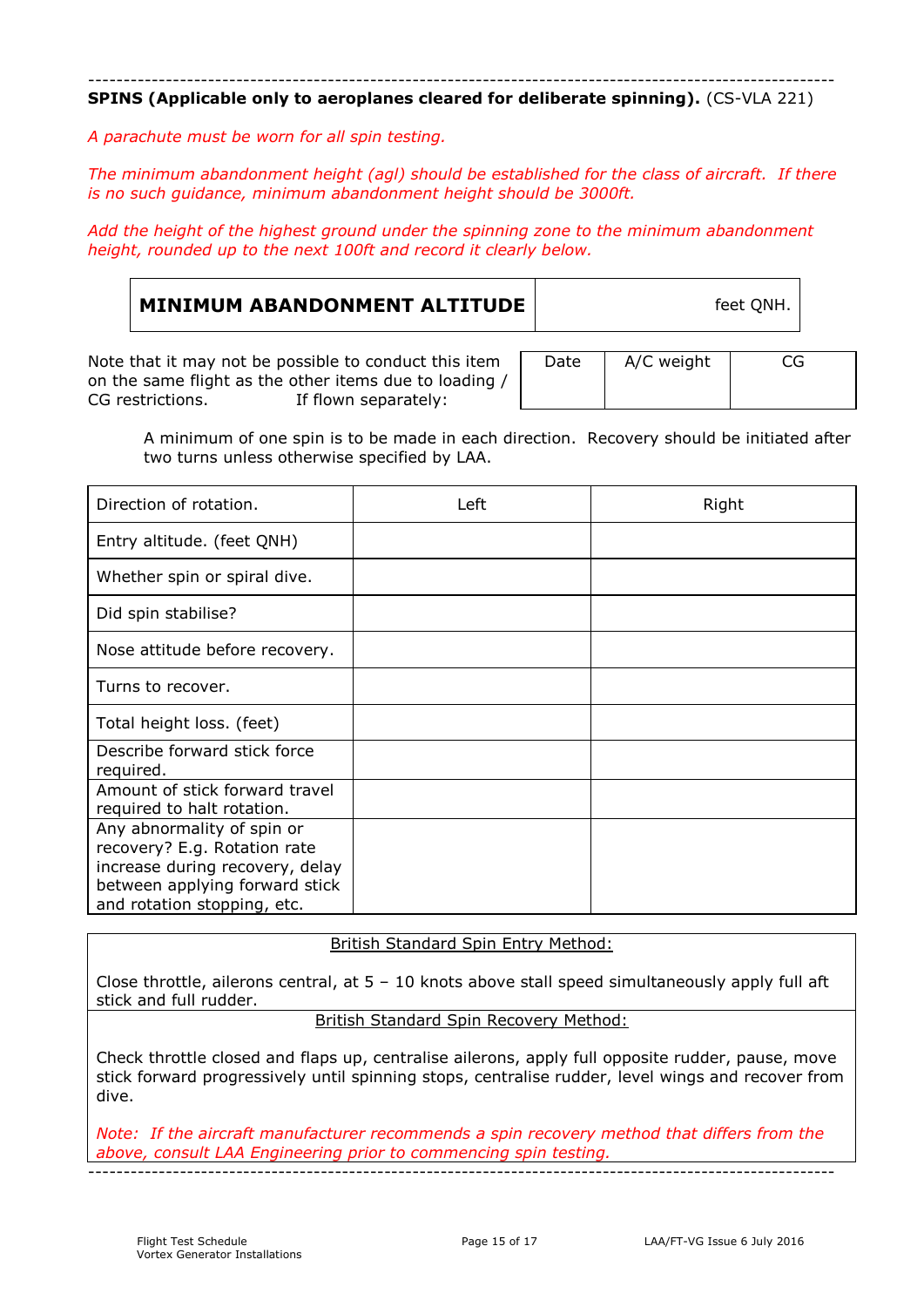# **LANDING**

With landing gear extended and wing-flaps in the landing position (if applicable), carry out a normal landing following an approach at the speed specified in the AFM (but should not be less than 1.3 x  $V_{50}$  as establish for this aircraft) at the minimum power setting normal for the type and, if found to be satisfactory, carry out a landing with an approach speed 5 knots slower than normal approach speed:-

Behaviour during landings: Record any abnormal features, eg. inability to trim, unusual control forces, difficulty in flaring, 'wheelbarrowing', porpoising or nose wheel shimmy after touchdown.

|                                       | Knots | <b>RPM</b> | MAP (in Hg) | Was artificial stall warning triggered? |           |
|---------------------------------------|-------|------------|-------------|-----------------------------------------|-----------|
| Normal<br>approach speed              |       |            |             | <b>YES</b>                              | <b>NO</b> |
| COMMENTS:                             |       |            |             |                                         |           |
|                                       |       |            |             |                                         |           |
| Normal<br>approach speed<br>- 5 knots |       |            |             | <b>YES</b>                              | NO.       |
| COMMENTS:                             |       |            |             |                                         |           |

## **CROSS WIND LANDING**: Up to the maximum crosswind for the aircraft type. Max = \_\_\_\_ kts

| Runway direction                           | degrees                                  | Wind direction/speed     | deg<br>kts |  |  |  |  |
|--------------------------------------------|------------------------------------------|--------------------------|------------|--|--|--|--|
| Headwind component                         | knots                                    | Crosswind component      | knots      |  |  |  |  |
| Wing flap setting                          | degrees                                  | Landing speed            | knots      |  |  |  |  |
|                                            |                                          | DESCRIPTION OF BEHAVIOUR |            |  |  |  |  |
| Behaviour using Wing Down Approach method: |                                          |                          |            |  |  |  |  |
|                                            |                                          |                          |            |  |  |  |  |
|                                            |                                          |                          |            |  |  |  |  |
|                                            |                                          |                          |            |  |  |  |  |
|                                            |                                          |                          |            |  |  |  |  |
|                                            |                                          |                          |            |  |  |  |  |
|                                            |                                          |                          |            |  |  |  |  |
|                                            |                                          |                          |            |  |  |  |  |
|                                            |                                          |                          |            |  |  |  |  |
|                                            | Behaviour using Crabbed Approach method: |                          |            |  |  |  |  |
|                                            |                                          |                          |            |  |  |  |  |
|                                            |                                          |                          |            |  |  |  |  |
|                                            |                                          |                          |            |  |  |  |  |
|                                            |                                          |                          |            |  |  |  |  |
|                                            |                                          |                          |            |  |  |  |  |
|                                            |                                          |                          |            |  |  |  |  |
|                                            |                                          |                          |            |  |  |  |  |
|                                            |                                          |                          |            |  |  |  |  |